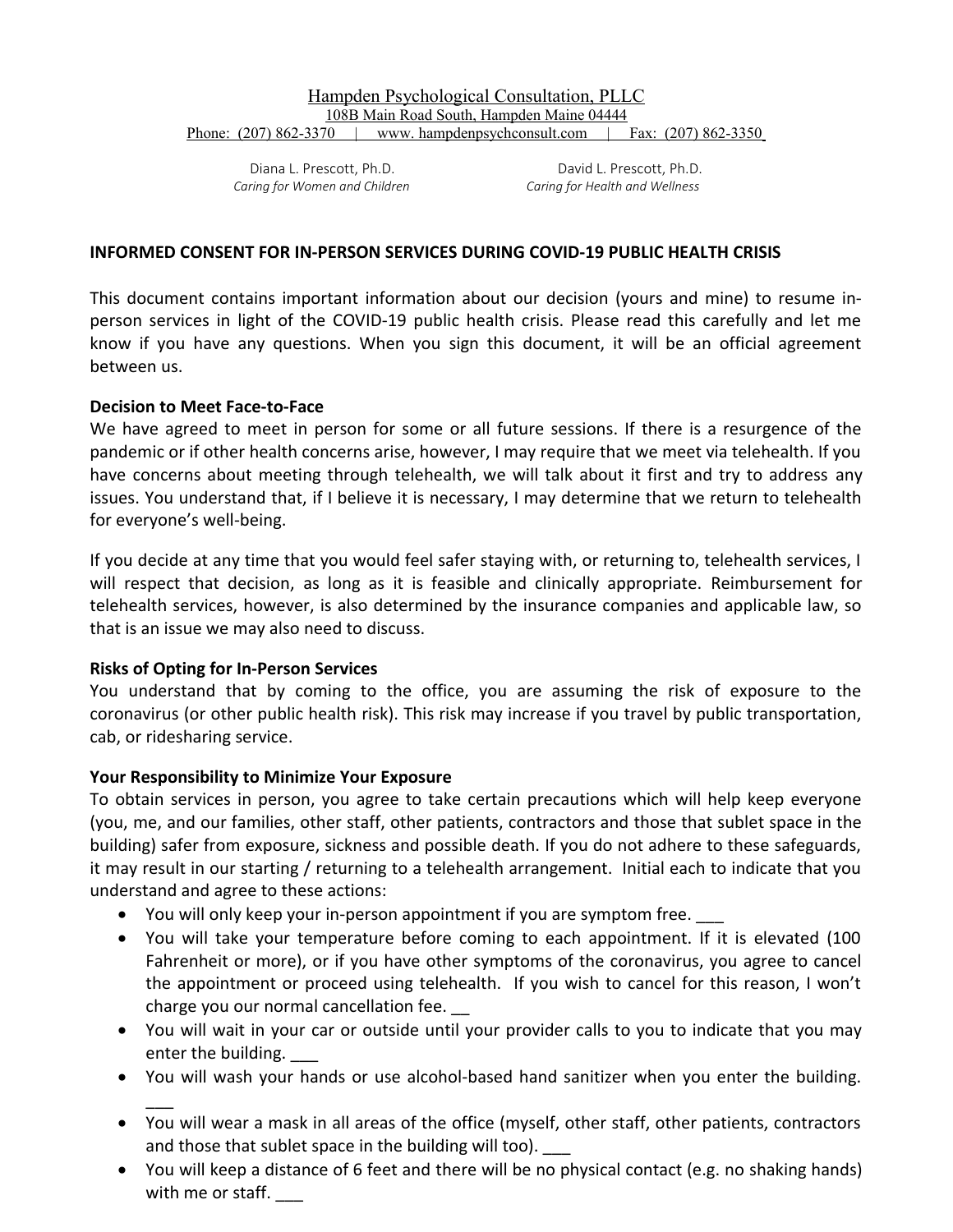- You will try not to touch your face or eyes with your hands. If you do, you will immediately wash or sanitize your hands.
- If you are bringing your child, you will make sure that your child follows all of these sanitation and distancing protocols.
- You will take steps between appointments to minimize your exposure to COVID. \_\_\_
- If you have a job that exposes you to other people who are infected, you will immediately let me and my staff know.
- If your commute or other responsibilities or activities put you in close contact with others (beyond your family), you will let me and my staff know. \_\_\_
- If a resident of your home tests positive for the infection, you will immediately let me and my staff know and we will then [begin] resume treatment via telehealth.

I may change the above precautions if additional local, state or federal orders or guidelines are published. If that happens, we will talk about any necessary changes.

## **My Commitment to Minimize Exposure**

My practice has taken steps to reduce the risk of spreading the coronavirus within the office and we have posted our efforts on our website and in the office. Please let me know if you have questions about these efforts.

# **If You or I Are Sick**

You understand that I am committed to keeping you, me, my staff and all of our families safe from the spread of this virus. If you show up for an appointment and I or my office staff believe that you have a fever or other symptoms, or believe you have been exposed, I will have to require you to leave the office immediately. We can follow up with services by telehealth as appropriate.

If I or my staff test positive for the coronavirus, I will notify you so that you can take appropriate precautions.

## **Your Confidentiality in the Case of Infection**

If you have tested positive for the coronavirus, I may be required to notify local health authorities that you have been in the office. If I have to report this, I will only provide the minimum information necessary for their data collection and will not go into any details about the reason(s) for our visits. By signing this form, you are agreeing that I may do so without an additional signed release.

## **Informed Consent**

This agreement supplements the general informed consent/business agreement that we agreed to at the start of our work together.

\_\_\_\_\_\_\_\_\_\_\_\_\_\_\_\_\_\_\_\_\_\_\_\_\_\_\_\_\_\_\_\_ \_\_\_\_\_\_\_\_\_\_\_\_\_\_\_\_\_\_\_\_\_\_\_\_\_

\_\_\_\_\_\_\_\_\_\_\_\_\_\_\_\_\_\_\_\_\_\_\_\_\_\_\_\_\_\_\_\_ \_\_\_\_\_\_\_\_\_\_\_\_\_\_\_\_\_\_\_\_\_\_\_\_\_

Your signature below shows that you agree to these terms and conditions.

Patient/Client Date

Parent/Guardian Date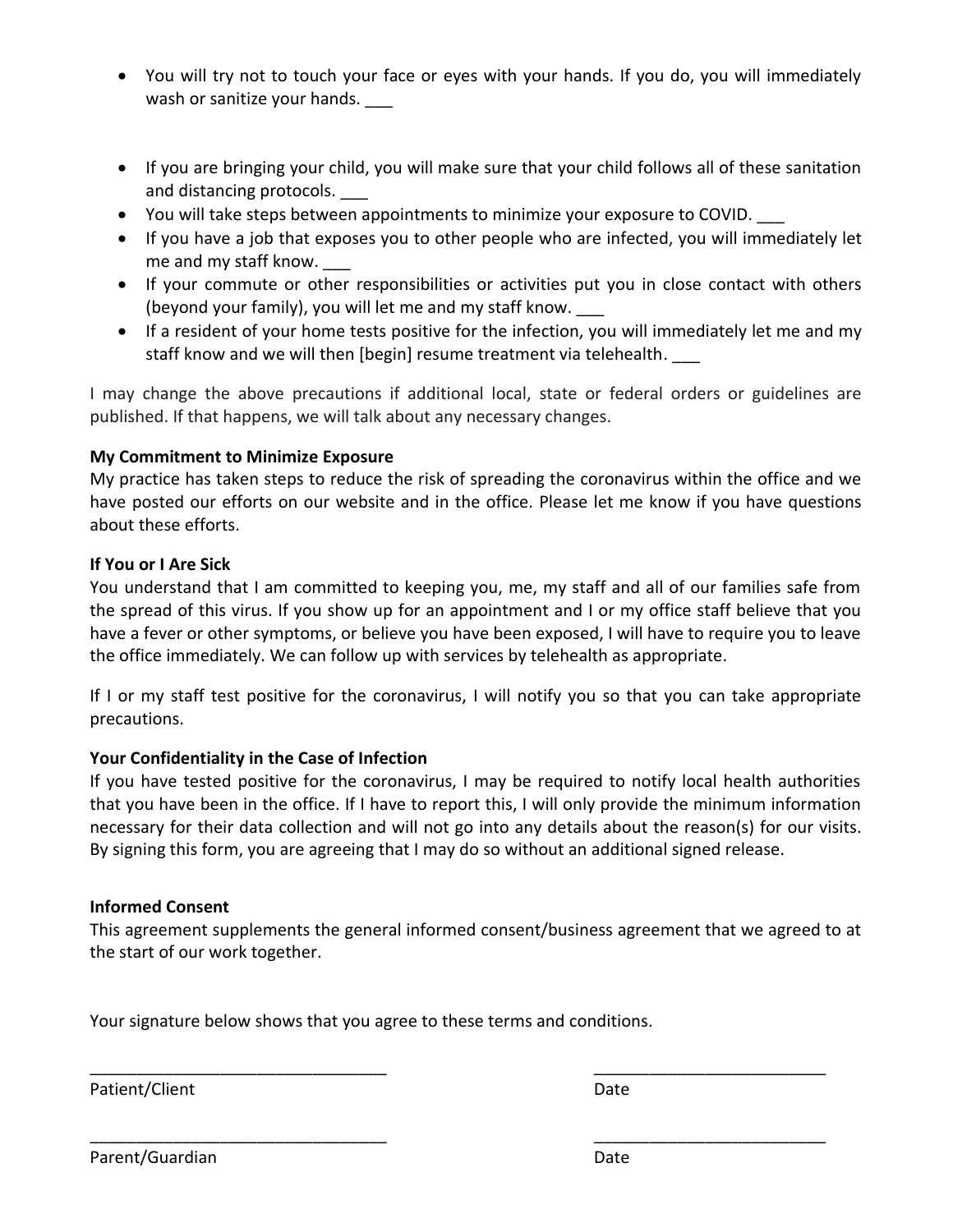Psychologist

Date